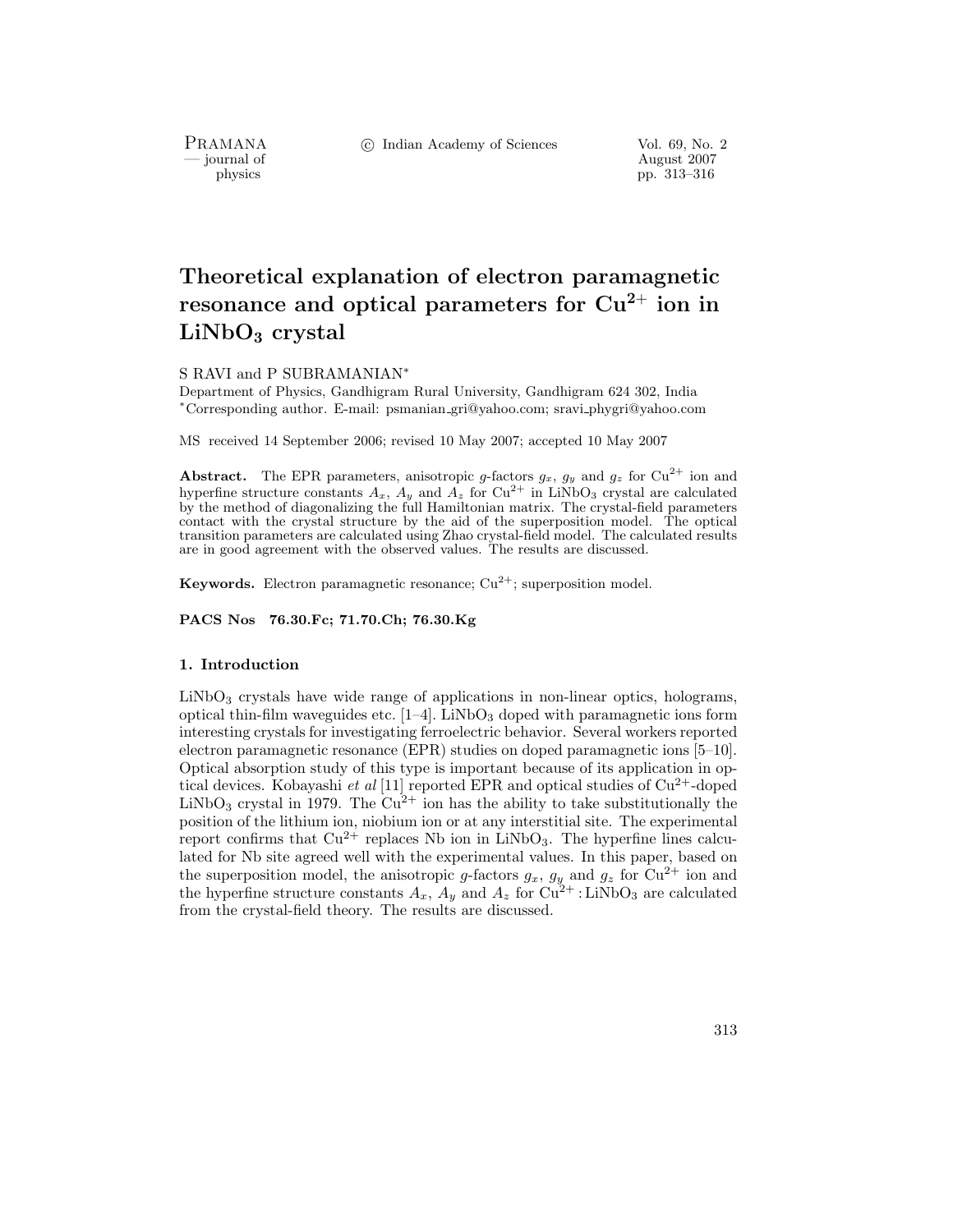*S Ravi and P Subramanian*

## **2. Calculations**

LiNbO<sub>3</sub> belong to rhombohedral space group, with oxygen atoms arranged in planar sheets, forming octahedral network in ferroelectric phase  $[12]$ .  $Cu^{2+}$  ion replaces  $Nb^{5+}$  site in LiNbO<sub>3</sub> crystal, which was confirmed by Kobayashi *et al* [11]. Cu<sup>2+</sup> has a  $3d^9$  electronic configuration. The Hamiltonian for a transition-metal ion in the crystal under an external magnetic field can be written as

$$
\bar{H} = \hat{H}_e + \hat{H}_{\rm CF} + \hat{H}_{\rm SO} + \hat{H}_z,\tag{1}
$$

where  $\hat{H}_e$  is the electron–electron repulsion term,  $\hat{H}_{\text{SO}}$  is the spin-orbit coupling interaction and  $\hat{H}_{CF}$  is the crystal field Hamiltonian.  $\hat{H}_{SO}$  can be written as

$$
\hat{H}_{\rm SO} = \sum \zeta_d l_i s_i,\tag{2}
$$

where  $\zeta_d$  is the spin-orbit coupling constant. For free Cu<sup>2+</sup>,  $\zeta_d = -830 \text{ cm}^{-1}$ . For orthorhombic symmetry, the crystal-field interaction  $\hat{H}_{CF}$  can be expressed in the form of irreducible tensor operators  $C_k^q$ .

$$
\hat{H}_{\rm CF} = B_{20}C_0^2 + B_{22}(C_2^2 + C_{-2}^2) + B_{40}C_0^4 + B_{42}(C_2^4 + C_{-2}^4) \n+ B_{44}(C_4^4 + C_{-4}^4).
$$
\n(3)

The terms used in the above equation have their usual meaning [13], and finally  $\hat{H}_z$ can be written as  $\hat{H}_z = g_J \mu_\beta$  H·**J** [14]. The EPR spectra of Cu<sup>2+</sup> in octahedral environment with spin  $S=1/2$  can be expressed with the wave functions  $|\varepsilon \pm \frac{1}{2}\rangle$  and the anisotronic *a* factor is written as the anisotropic  $g$  factor is written as

$$
g_z = 2\left\langle \varepsilon, \frac{1}{2} \middle| kL_x + g_e S_x \middle| \varepsilon, -\frac{1}{2} \right\rangle, \quad g_y = 2\left\langle \varepsilon, \frac{1}{2} \middle| kL_y + g_e S_y \middle| \varepsilon, -\frac{1}{2} \right\rangle,
$$
  

$$
g_z = 2\left\langle \varepsilon, \frac{1}{2} \middle| kL_z + g_e S_z \middle| \varepsilon, -\frac{1}{2} \right\rangle,
$$
 (4)

where  $g_e = 2.0023$  (free electron g value), k is the orbital reduction factor and we take  $k \approx 0.896$  here. The hyperfine constants  $A_x$ ,  $A_y$  and  $A_z$  can be written as [15,16]

$$
A_x = P\left[-\kappa + \frac{2}{7}k(\alpha^2 - \beta^2) + (g_x - g_e) - \frac{1}{14}\left(\frac{3\alpha + \sqrt{3}\beta}{\alpha - \sqrt{3}\beta}\right)(g_y - g_e) + \frac{\sqrt{3}\beta}{14\alpha}(g_z - g_e) - \frac{4\sqrt{3}k\alpha\beta}{7}\right],
$$
  

$$
A_y = P\left[-\kappa + \frac{2}{7}k(\alpha^2 - \beta^2) + (g_y - g_e) - \frac{1}{14}\left(\frac{3\alpha + \sqrt{3}\beta}{\alpha - \sqrt{3}\beta}\right)(g_x - g_e) + \frac{\sqrt{3}\beta}{14\alpha}(g_z - g_e) + \frac{4\sqrt{3}k\alpha\beta}{7}\right],
$$

314 *Pramana – J. Phys.,* **Vol. 69, No. 2, August 2007**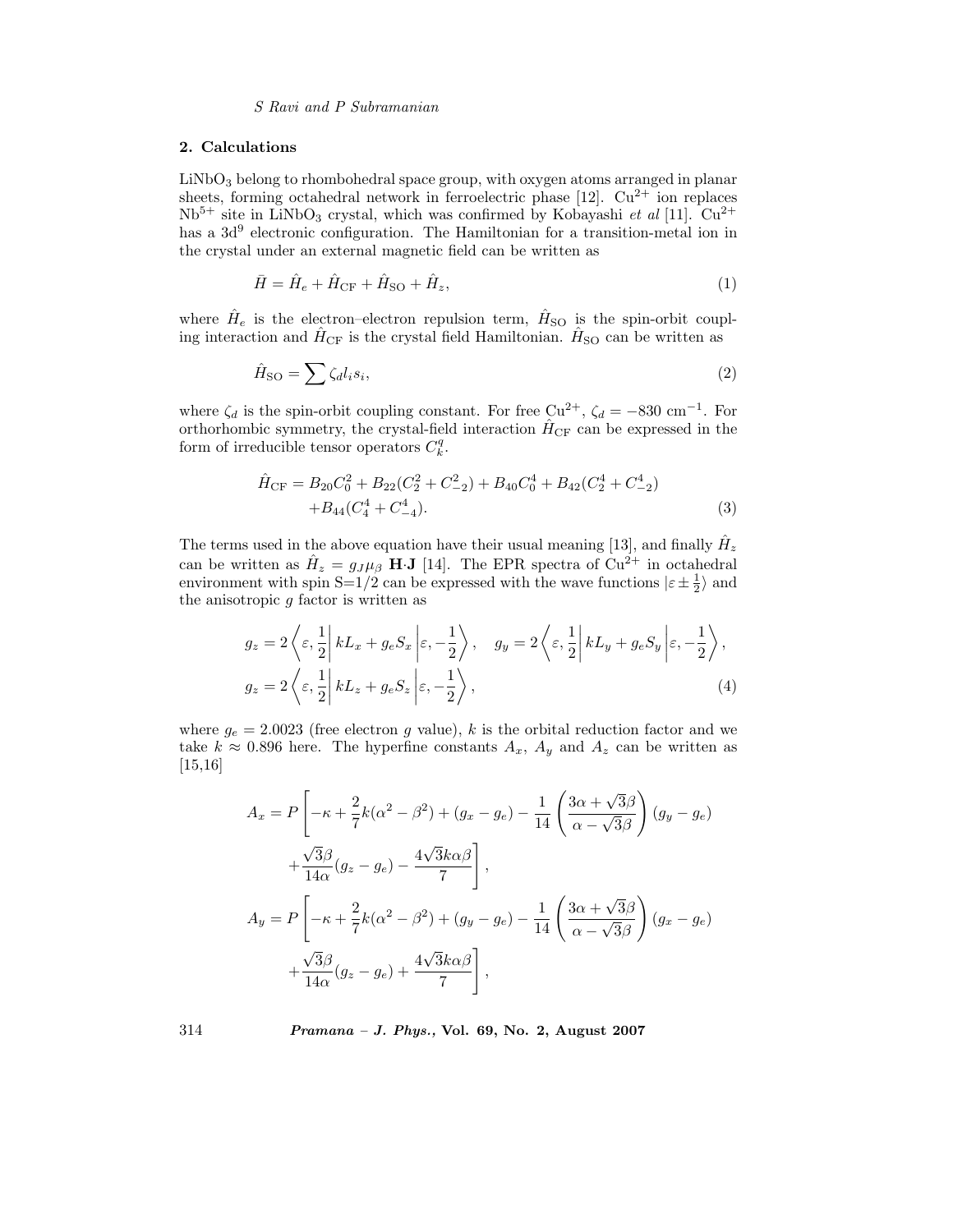$Cu^{2+}$  *ion in LiNbO*<sub>3</sub> *crystal* 

$$
A_z = P\left[-\kappa + \frac{2}{7}k(\alpha^2 - \beta^2) + (g_z - g_e) + \frac{1}{14}\left(\frac{3\alpha - \sqrt{3}\beta}{\alpha + \sqrt{3}\beta}\right)(g_x - g_e) + \frac{1}{14}\left(\frac{3\alpha + \sqrt{3}\beta}{\alpha - \sqrt{3}\beta}\right)(g_x - g_e)\right],
$$
\n(5)

where  $\kappa$  is the core polarization constant. We take  $\kappa \approx 0.29$ , which is very close<br>for  $3d^n$  ion (0.3) in crystals [17]. B is the dipolar hyperfine parameter for  $Cu^{2+}$  in for 3d<sup>n</sup> ion (0.3) in crystals [17]. P is the dipolar hyperfine parameter for  $\text{Cu}^{2+}$  in the crystal and  $P_0 = 0.036$  cm<sup>-1</sup> for free  $\text{Cu}^{2+}$  ( $P = kP_0 = 0.032256$ )  $\alpha$  and  $\beta$ the crystal and  $P_0 = 0.036$  cm<sup>-1</sup> for free Cu<sup>2+</sup>.  $(P = kP_0 = 0.032256)$ ,  $\alpha$  and  $\beta$ <br>are mixing coefficients for  $|x^2 - y^2|$  and  $|3z^2 - z^2|$  orbitals and can be determined are mixing coefficients for  $|x^2 - y^2\rangle$  and  $|3z^2 - r^2\rangle$  orbitals and can be determined<br>using pormalizing condition  $\alpha^2 + \beta^2 = 1$  [15.16] and  $\alpha = 0.7317$   $\beta = 0.2683$  for using normalizing condition  $\alpha^2 + \beta^2 = 1$  [15,16] and  $\alpha = 0.7317$ ,  $\beta = 0.2683$  for this system. The crystal-field parameter  $B_{kq}$  in eq. (3) can be expressed as

$$
B_{kq} = \sum_{j=1}^{n} \bar{A}_k(R_0)(R_0/R_j)^{t_k} K_k^q(\theta_j, \phi_j), \tag{6}
$$

where  $t_k$  is the power-law exponent and  $\bar{A}_k(R_0)$  is the intrinsic parameter with reference distance  $R_0$ . Usually,  $t_2 \approx 3$  and  $t_4 \approx 5$  because of the ionic nature of the bonds [18]. The coordination factor  $K_k^q(\theta_j, \phi_j)$  can be obtained from the local<br>structural parameters of the studied system [19] structural parameters of the studied system [19].

Substituting all the parameters in the above formulas and diagonalizing the complete energy matrix using Fortran language, the anisotropic g factor for  $Cu^{2+}$  ion and hyperfine structure constants  $A$  in LiNbO<sub>3</sub> are obtained. The comparisons between experimental and calculated values are presented in table 1.

Following the point charge-dipole model containing an average covalence, the crystal-field parameter is given by [20,21].

$$
D_q = -\frac{eq}{42} \left[ 3 \left( 1 + \frac{5\mu_\perp}{qR_\perp} \right) \bigg/ R_\perp^5 + 4 \left( 1 + \frac{5\mu_\parallel}{qR_\parallel} \right) \bigg/ R_\parallel^5 \right] \langle r^4 \rangle_0 N^2, \tag{7}
$$

where q and  $\mu$  denote the effective charge and electric dipole moment of ligand ion.<br>Here we consider  $q \approx e$ . N is the average covalent reduction factor (as k in eq. Here we consider  $q \approx e$ . N is the average covalent reduction factor (as k in eq. (4)) R is the bond length of  $Cu^{2+}-O^{2-}$  and  $\langle r^n \rangle$  is the expectation value of  $r^n$ . (4)), R is the bond length of  $Cu^{2+}-O^{2-}$  and  $\langle r^n \rangle_0$  is the expectation value of  $r^n$ .  $\mu_{\perp}, \mu_{\parallel}$  and  $R_{\perp}, R_{\parallel}$  are dipole and metal ligand distances respectively (0° or 180° for  $\parallel$  and 90° for  $\perp$ ). Here we use  $R_{\parallel} = 1.98 \text{ Å}$  and  $R_{\perp} = 1.9485 \text{ Å}$  [22]. We take  $\mu_{\parallel} = \mu_{\perp} \approx 0.0322$  for calculation. Using the above values,  $D_q$  is calculated as 650  $\text{cm}^{-1}$  which is very close to the experimental value 600 cm<sup>-1</sup>.

|             | $g_x$         | $g_u$         | $g_z$         | $A_r$     | $A_u$     | $A_z$<br>$(10^{-4} \text{ cm})$ $(10^{-4} \text{ cm})$ $(10^{-4} \text{ cm})$ $(\text{cm}^{-1})$ | $D_a$      |
|-------------|---------------|---------------|---------------|-----------|-----------|--------------------------------------------------------------------------------------------------|------------|
| Cal.        | 2.0775        | 2.1058        | 2.3807        | 51.22     | 32.11     | 78.12                                                                                            | 650        |
|             | $(\pm 0.005)$ | $(\pm 0.005)$ | $(\pm 0.005)$ | $(\pm 5)$ | $(\pm 5)$ | $(\pm 5)$                                                                                        | $(\pm 25)$ |
| Exp. $[11]$ | 2.076         | 2.106         | 2.381         | 50.53     | 30.24     | 77.97                                                                                            | 600        |

**Table 1.** EPR *g* factor and hyperfine tensor *A* for  $Cu^{2+}$ : LiNbO<sub>3</sub>.